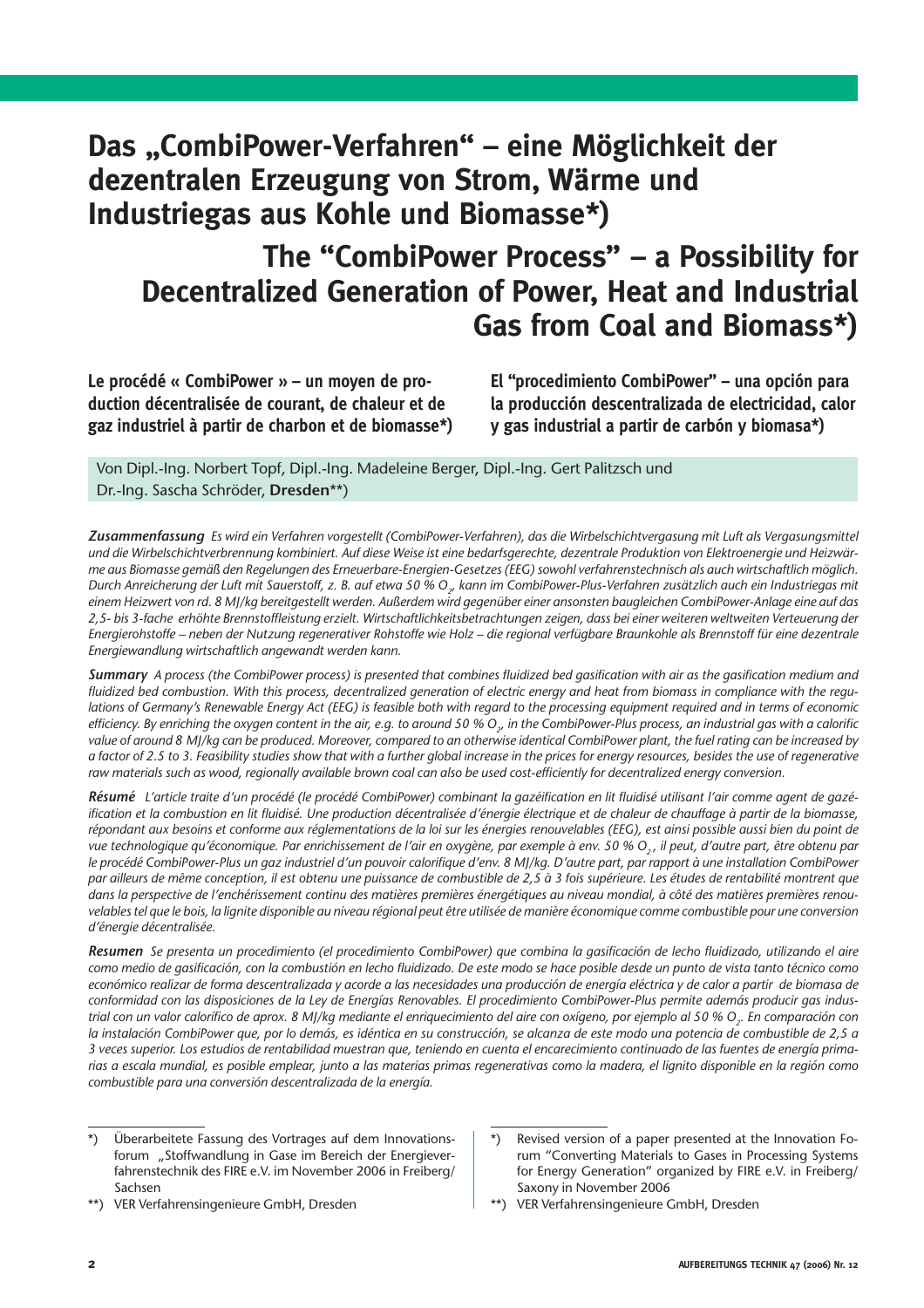## **1. Einführung**

Klimawandel, Verknappung und Verteuerung der fossilen Brennstoffe, zunehmende Verschmutzung der Luft durch Emissionen von Schadstoffen – das alles sind Dinge, die die Menschheit zum Umdenken bei der Nutzung und beim Umgang mit den Ressourcen unserer Erde zwingen. In diesem Zusammenhang gewinnt nicht nur die verstärkte Nutzung alternativer Energien wie Wind, Solarenergie, Biomasse oder Erdwärme an Interesse, sondern es werden auch die jeweiligen Potenziale einer Energieressource, deren Verfügbarkeit und deren Reichweite bewertet.

Die Ressource "Erdöl" stellt dabei weltweit die Leitwährung für den Markt von Energieträgern dar [1]. Öl ist heute gleichermaßen ein wirtschaftlich sowie ein politisch bedeutender Einflussfaktor. Die Preisentwicklung für Erdöl der letzten drei Jahre zeigt einen Anstieg von etwa 30 US-\$/Barrel auf gegenwärtig fast 80 US-\$/Barrel (**Bild 1**). Entgegen der vielfach verbreiteten Meinung ist dieser Preisanstieg jedoch nicht allein mit politischen Krisen zu begründen. Er ist auch logische Konseguenz einer zunehmend schnell wachsenden, globalen Wirtschaft und Nachfrage nach Energie.

Allein in China wurden in den letzten 3,5 Jahren etwa 20 Mio. Autos produziert und neu zugelassen. Dies entspricht etwa der Hälfte des Fahrzeugbestandes der Bundesrepublik Deutschland und vermittelt nur einen groben Anhaltspunkt für eine Prognose des zukünftigen Energiebedarfs allein dieser aufstrebenden Wirtschaftsregion.

Konsequenz der weltweit stark ansteigenden Nachfrage nach Öl und Energie sind Preiserhöhungen in allen Bereichen der Energiewirtschaft.

Daher gilt es, neue Ideen für eine regionale, wirkungsvolle Energiegewin nung auf der Grundlage einheimischer Ressourcen zu entwickeln und umzusetzen.

Vor allem die einheimischen Kohlereserven und das stoffliche und technische Entwicklungspotenzial regenerativer Energiequellen eröffnen zahlreiche Ansatzpunkte, langfristig die Abhängigkeit von Energieimporten zu verringern und Wertschöpfungsketten aufzubauen.

Der CombiPower-Prozess bietet eine interessante Möglichkeit, auf der Grundlage inländischer Ressourcen erfolgreich und zukunftsorientiert die Gewinnung von "sauberer" Energie zu fördern. Ziel dieses Berichtes ist es, neben der technischen Beschreibung des Verfahrens und der Anlagentechnik durch Wirtschaftlichkeitsbetrachtungen die Anwendbarkeit des CombiPower-Prozesses nachzuweisen.

## **1. Introduction**

Climatic change, the scarcity of fossil fuels, the steady rise in their price, and the increasing pollution of the air by emissions – these are all things are forcing people to think again about the way we use and manage the resources of our earth. In this context, not only the increased use of alternative energies such as wind, solar energy, biomass or geothermal energy is attracting more and more interest, but the respective potential of an energy resource, its availability and its scope are also evaluated.

"Crude oil" is the key currency on the world fuel market [1]. Today, oil is equally an economically and politically important factor. The development of the price of crude oil over the last three years shows an increase of around 30 US \$/barrel to the current level of almost 80 US \$/barrel (**Fig. 1**). Contrary to widespread opinion, this price increase cannot, however, only be explained with political crises. It is also the logical consequence of an ever faster growing global economy and rising energy demand.

In China alone, around 20 mill. cars were produced and licensed for the first time over the last 3.5 years. This corresponds to around half of the total vehicles in the Federal Republic of Germany and serves as a rough guide for forecasting the future energy requirement in this up-and-coming economic region alone.

Consequence of the drastically increasing global demand for oil and energy are price increases in all sectors of energy supply industry.

It is therefore important to develop and realize new ideas for regional, efficient energy generation on the basis of indigenous resources.

Especially the indigenous coal reserves and the potential for the material and technical development of regenerative energy sources can open up numerous avenues for lowering dependence on energy imports in the long term and the build-up of a value added chain.

The CombiPower process presents an interesting possibility for the efficient generation of "clean" energy on the basis of domestic resources in a future-oriented system. The objective of this paper is to present a technical description of the process and plant engineering and, in addition, to establish the applicability of the CombiPower process based on feasibility studies.

## **2. Process Description**

The CombiPower process is used for the decentralized generation of power and heat from solid fuels such as biomass, brown coal or waste-derived fuels (WDF) from processed domestic waste or commercial waste with air as the gasification medium.



*Bild 1: Entwicklung des Ölpreises von 1960 bis 2006 Fig. 1: Development of the oil prices from 1960 to 2006*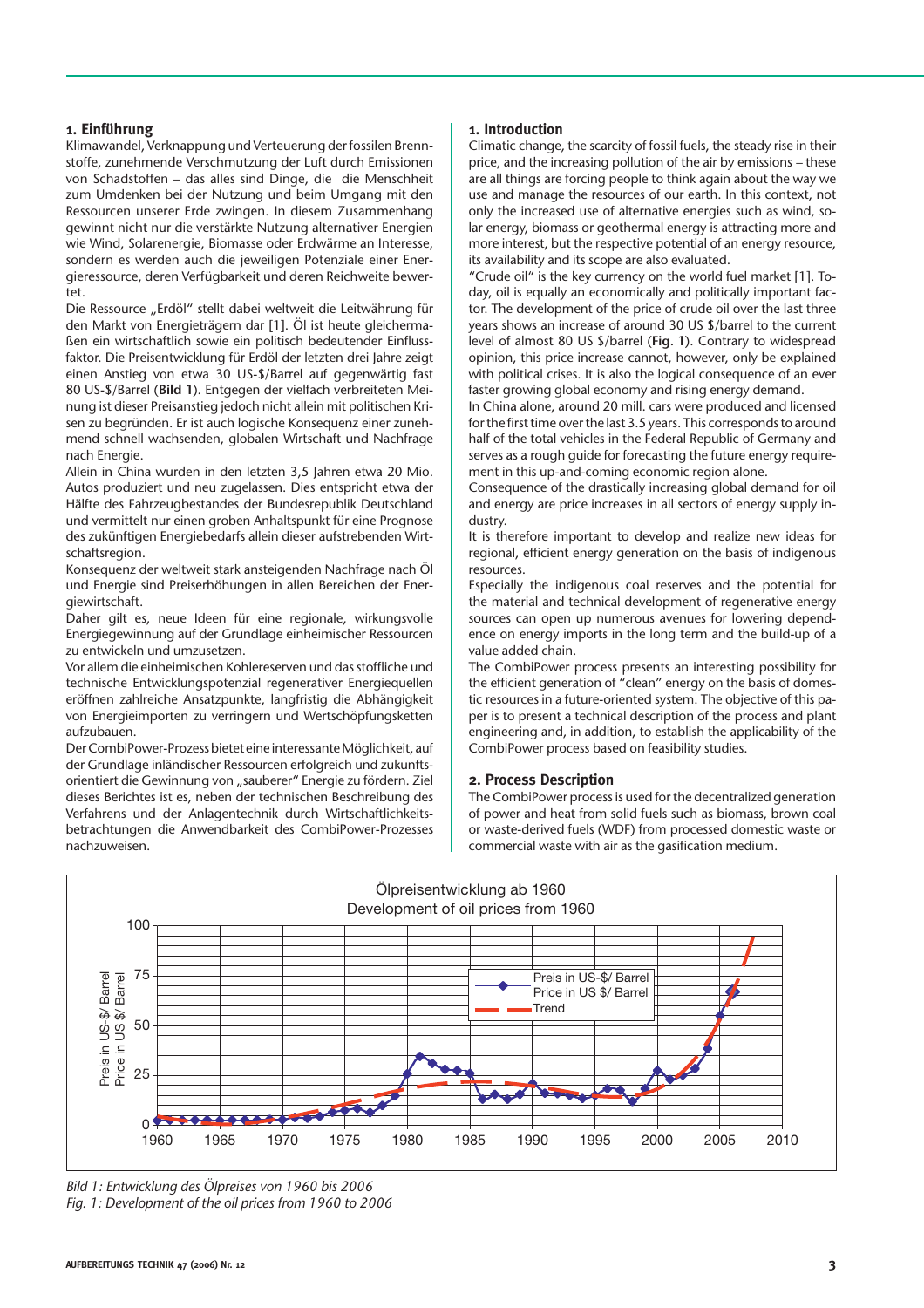

*Bild 2: Fließbild des PowerCombi-Plus-Prozesses, schematisch Fig. 2: Flowsheet of the PowerCombi-Plus process, schematic*

# **2. Verfahrensbeschreibung**

Der CombiPower-Prozess dient der dezentralen Gewinnung von Strom und Wärme aus festen Brennstoffen wie Biomasse, Braunkohle oder Ersatzbrennstoffen (EBS) aus aufbereitetem Haushaltsrestabfall oder Gewerbeabfall mit Luft als Vergasungsmittel.

**Bild 2** zeigt das Fließbild des CombiPower-Verfahrens mit den drei wesentlichen Verfahrensstufen

- Wirbelschichtvergasung
- Gaskühlung und -reinigung in der Wirbelschicht
- Wirbelschichtverbrennung

• Biomasse- bzw. EBS- oder Braunkohleheizkraftwerk (BHKW).

Aufbauend auf diesem Konzept, bietet der CombiPower-Plus-Prozess durch Einsatz sauerstoffangereicherter Luft als Vergasungsmittel zusätzlich die Möglichkeit, neben Strom und Wärme auch Industriegas zu erzeugen. Hierzu wird die bestehende Anlage lediglich um eine Sauerstoffanreicherung durch Druckwechsel-Adsorptionsanlage erweitert.

Bei einem Durchsatz von  $m_{BS} = 3.5$  t/h Brennstoff können spezifische Nutzenergiemengen in Form von elektrischer Energie (Strom),  $P_{\text{elt}} = 1.5 \text{ MW/h}$ , thermischer Energie (Heizwärme), Q<sub>therm</sub>  $= 2$  MW/h und Industriegas, Q<sub>chem</sub> = 8 MW/h produziert werden.

## **2.1 Anlagentechnik**

Die dreistufi ge Wirbelschichtanlage (WS-Anlage, **Bild 3**) mit den oben genannten Prozessstufen besteht aus den Teilsystemen

- Brennstofflager mit Prüfeinrichtung zur Bestimmung der Brennstoffqualität
- Vergaser mit Eintragssystem
- Brenngasaufbereitung (Reinigung und Kühlung)
- Brennkammer mit Ascheaustrag
- Aschelager
- BHKW
- Notfackel
- Rückkühlwerk

• Sauerstoffanreicherung, die im Folgenden kurz beschrieben werden.

## **2.1.1 Brennstofflagerung und Brennstoffqualität**

Voraussetzung für einen kontinuierlichen Dauerbetrieb mit gleich bleibender Brennstoffqualität ist eine mindestens halbjährige Brennstoffbevorratung. Die Brennstoffvortrocknung erfolgt durch Nutzung von Abwärme aus dem Gesamtprozess.

Der Brennstoff muss eine Korngrößenverteilung aufweisen, die für die Behandlung in der Wirbelschicht geeignet ist; die FörderFig. 2 shows a flowsheet of the CombiPower process with the main process stages

- fluidized bed gasification
- gas cooling and purification in the fluidized bed
- fluidized bed combustion
- biomass, WDF or brown coal district heating and power station.

On the basis of this concept, the CombiPower-Plus process also offers the possibility of producing industrial gas in addition to the generation of power and heat based on the use of oxygenenriched air as the gasification medium. For this purpose the existing plant is simply extended with oxygen enrichment in a pressure swing adsorption plant.

At a throughput of  $m_{BS} = 3.5$  t/h fuel, specific useful energy in the form of electric energy (power –  $P_{\text{eff}} = 1.5 \text{ MW/h}$ ), thermal energy (heat –  $Q_{therm}$  = 2 MW/h), and industrial gas ( $Q_{chem}$  = 8 MW/h) can be produced.

## **2.1 Plant Engineering**

The three-stage fluidized bed plant (FB plant, Fig. 3) with the above process stages consists of the following subsystems

- fuel storage with testing system determining the fuel quality
- qasifier with feed system
- $\bullet$  fuel gas processing (purification and cooling)
- combustion chamber with ash discharge
- ash storage
- district power and heating station
- emergency flare stack
- recooling unit
- oxygen enrichment.

These subsystems are briefly described below.

## **2.1.1 Fuel storage and fuel quality**

The precondition for continuous operation with consistent fuel quality is storage of the fuel for at least six months. The fuel is predried utilizing waste heat from the overall process.

The fuel must have a particle size distribution suitable for treatment in the fluidized bed, and the conveying and metering systems must be adapted appropriately. In the plant currently in planning only untreated wood in the form of chippings in the particle size range from 20 to 60 mm will be used. The percentage of misplaced particles may be 10 wt. % in the fines range < 20 mm and in the oversize > 60–100 mm. The preferred feed is a material with a water content < 18 wt. %, but water contents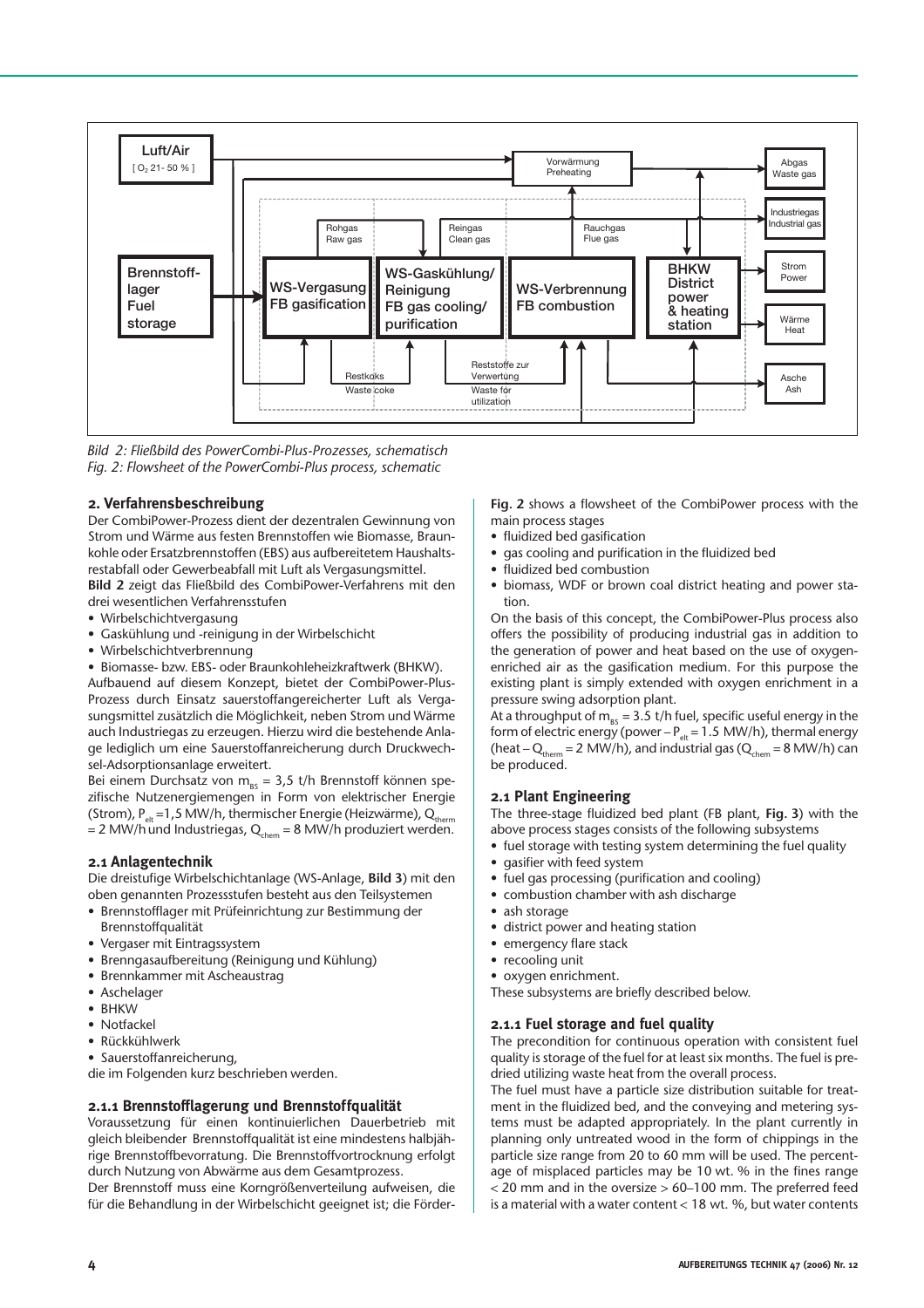und Dosiereinrichtungen sind entsprechend anzupassen. In der gegenwärtig in Planung befindlichen Anlage wird ausschließlich naturbelassenes Holz in Form von Hackschnitzeln im Korngrößenbereich von 20 bis 60 mm eingesetzt. Der Fehlkornanteil darf im Feinbereich < 20 mm sowie im Überkorn > 60–100 mm 10 Gew.-% betragen. Bevorzugt wird Material mit einem Wassergehalt < 18 Gew.-%, aber auch Gehalte bis 30 Gew.-% sind möglich. Der Heizwert H<sub>u</sub> sollte 12 MJ/kg nicht wesentlich unterschreiten. Der Brennstoff sollte frei von metallischen und anderen Störstoffen sein.

Brennstoffdosierung und -zuführung erfolgen über Schubboden und Trogkettenförderer.

#### **2.1.2 Vergaser**

Kernstück der Gesamtanlage ist der Wirbelschichtvergaser, in dem der Brennstoff mit einer unterstöchiometrischen Luftmenge in ein brennbares Gasgemisch (Brenngas) mit den Hauptkomponen-

ten CO, CO<sub>2</sub>, CH<sub>4</sub>, H<sub>2</sub>, N<sub>2</sub> und Wasserdampf umgesetzt wird. Die Vergasung findet in einer stationär betriebenen Wirbelschicht unter Verwendung von Koks als Wirbelbettmaterial und der vorgewärmten Luft als Wirbelmedium bei etwa 620 °C statt. Der Vergaser wird mit geringem Überdruck betrieben, um den Druckverlust der nachfolgenden Gasreinigung auszugleichen.

Der Brennstoffeintrag erfolgt über Förderschnecken oberhalb des Vergaser-Düsenbodens. Über ein System aus Förderschnecken und ein gasdicht abschließendes Doppelschiebersystem ist die Rückbrandsicherung gewährleistet.

#### **2.1.3 Brenngasaufbereitung**

Das Brenngas wird zunächst in einem Heißgaszyklon entstaubt. Danach erfolgt eine Abkühlung von rund 620 °C auf etwa 100 °C in einem nachgeschalteten Brenngaskühler, der ebenfalls als stationärer Wirbelschichtapparat mit indirekter Wasserkühlung (Kühlregister) ausgelegt ist. Als Wirbelbettmaterial dient der Restkoks aus dem WS-Vergaser, an dem das Rohgas zunächst gequencht und dann indirekt gekühlt wird. Dabei kondensiert der im Gas enthaltene Teer am Wirbelbettmaterial. Der mit Teer beladene Restkoks wird mit einer Förderschnecke in die nachfolgende Verbrennungsstufe gefördert und dort verbrannt. Durch diese Verfahrensweise werden eine kontinuierliche Erneuerung des Bettmaterials im WS-Kühler und eine vollständige energetische Umsetzung des Kohlenstoffs einschließlich des Teers erreicht.

Nach der Rohgaskühlung folgen weitere Reinigungsstufen des Brenngases mit Wäscher, Tropfenabscheider, Wiederaufheizung, Aktivkohleabsorber und gegebenenfalls Feinstaubabreinigung. Die im WS-Kühler vom Brenngas abgegebene Wärme wird zur Aufheizung von Heizwasser genutzt.

## **2.1.4 Verbrennungsstufe mit Ascheaustrag**

Die bei der Gaserzeugung und -reinigung einschließlich des Überschusswassers entstehenden Reststoffe werden in einer dritten stationären Wirbelschicht bei Temperaturen von etwa 900 °C verdampft bzw. vollständig verbrannt. Das erzeugte Rauchgas wird energetisch zur Vorwärmung der Luft für die Vergasung genutzt. Die Abgase entsprechen den Anforderungen der TA Luft, die Deponiefähigkeit der Asche ist gewährleistet. Diese wird über eine gekühlte Zellenradschleuse sowie eine Förderschnecke ausgetragen und in einem Sammelbehälter gelagert.



*Bild 3: Ansicht der 3-stufi gen Wirbelschichtanlage (CombiPower-Prozess)* Fig. 3: View of the three-stage fluidized bed system of the CombiPower process

up to 30 wt. % are possible. The calorific value  $\mathsf{H}_{_\mathrm{u}}$  should not fall much below 12 MJ/kg. The fuel should be free of metallic and other impurities.

The fuel is metered and fed by means of pusher plates and troughed chain conveyors.

#### **2.1.2 Gasifier**

Core element of the entire plant is the fluidized bed gasifier in which the fuel is converted with a substoichiometric quantity of air into a combustible gas mix (fuel gas) with the main components CO, CO<sub>2</sub>, CH<sub>4</sub>, H<sub>2</sub>, N<sub>2</sub> and water vapour.

Gasification is performed in a stationary operated fluidized bed with coke as the fluidized bed material and preheated air as the fluidized medium at around 620° C. The gasifier is operated with slight overpressure to compensate for the pressure loss in the subsequent gas purification stage.

The fuel is fed into the fluidized bed by screw conveyors above the gasifier nozzle plate. A system of screw conveyors and a gastight-sealed double gate reliably prevents reburning.

## **2.1.3 Fuel gas processing**

The fuel gas is first dedusted in a hot gas cyclone. This is followed by cooling from around 620° C to around 100° C in a downstream fuel gas cooler, which is also designed as a stationary fluidized bed with indirect water cooling (cooling dampers). The waste coke from the fluidized bed gasifier is used as the fluidized bed material. Here the crude gas is first quenched and then indirectly cooled. The tar contained in the gas condenses on the fluidized bed material. The tar-loaded spent coke is transported by a screw conveyor to the downstream combustion stage and burned off there. With this process, a continuous renewal of the bed material in the FB cooler and a complete energy conversion of the carbon including the tar are ensured.

Cooling of the crude gas is followed by further cleaning of the fuel gas with scrubbers, mist collectors, reheating, activated carbon adsorption and, if required, removal of the fines. The heat emitted by the fuel gas in the FB cooler is used to heat hot water.

#### **2.1.4 Combustion with ash discharge**

The waste materials including the surplus water accumulated during gas production and purification are evaporated or burnt off in a third stationary fluidized bed at temperatures of around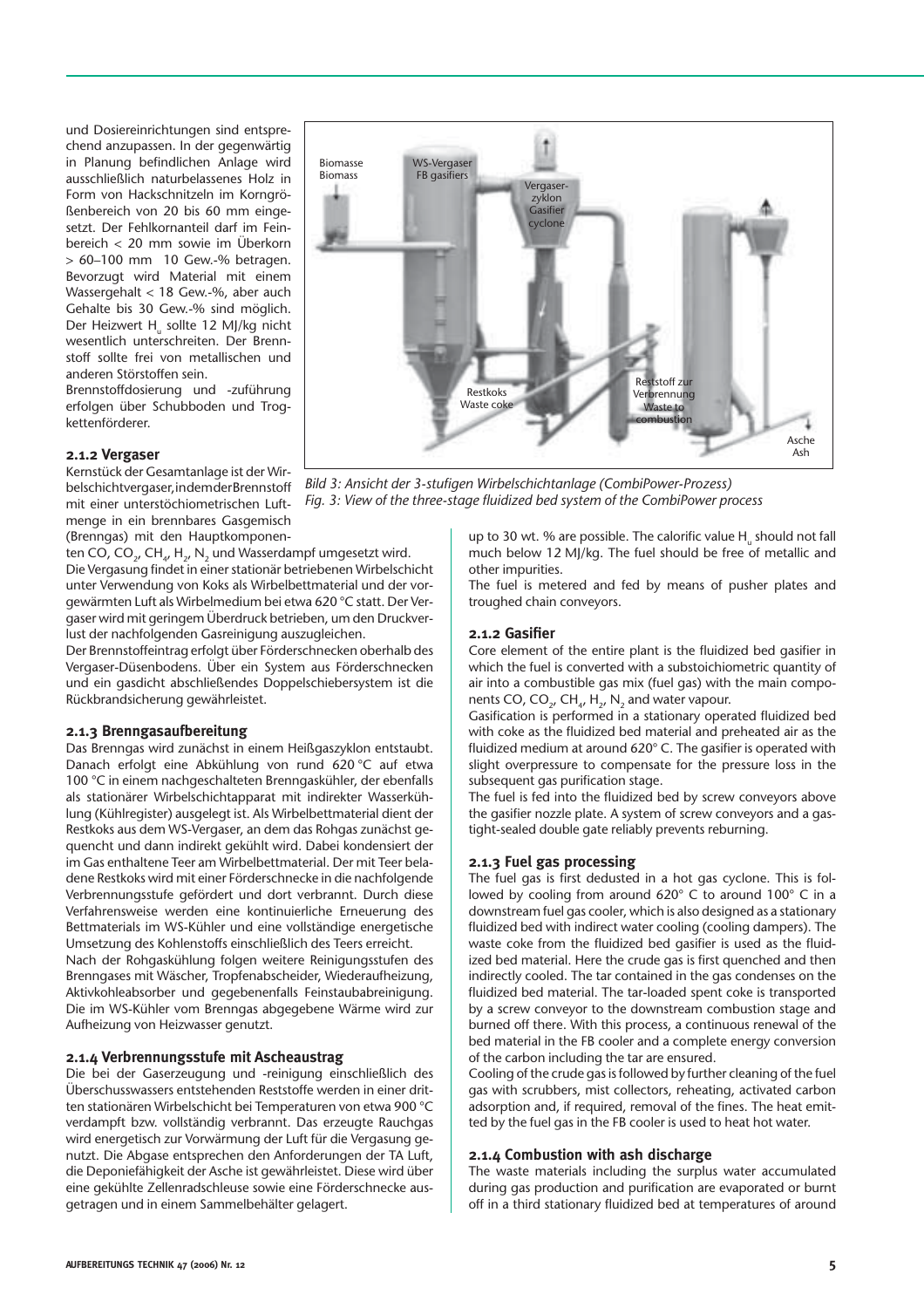| Einsatzmaterial<br>Input material              | Holzhack-<br>schnitzel<br>Wood chippings               | Trockenbraun-<br>kohle<br>Dry brown coal |
|------------------------------------------------|--------------------------------------------------------|------------------------------------------|
| Abmessungen<br><b>Dimensions</b>               | $20 - 60$ mm<br>$< 20$ mm 5 %<br>$>60 - 100$ mm<br>5 % | $0 - 6$ mm                               |
| Heizwert [M]/kq]<br>Calorific value [M]/kg]    | 14.86                                                  | 21.65                                    |
| Wassergehalt [Gew.-%]<br>Water content [wt. %] | 18                                                     | 9.9                                      |

*Tabelle 1: Brennstoffcharakterisierung Table 1: Fuel characterization*

## **2.1.5 BKHW mit Notfackel**

Das gereinigte Brenngas passiert eine Gasmischregelstrecke, einen Turbolader und einen Gemischkühler. Als Arbeitsmaschine kommt ein Viertakt-Gas-Ottomotor zum Einsatz, der einen Drehstrom-Synchrongenerator antreibt. Das Abgas wird durch einen regenerativen Thermoreaktor geleitet, in dem das restliche CO bei etwa 800 °C umgesetzt wird. Die Abgaskühlung wird zur Heizwassererzeugung genutzt. Eine Notfackel dient der sicheren Verbrennung des Brenngases während instationärer Be triebszustände des Vergasers und der Brenngasaufbereitung (An- und Abfahren, Störungen).

## **2.1.6 Rückkühlwerk**

Die Rückkühlung des Kühlwassers aus der Brenngasreinigung (Wäscher) und dem BHKW (Motorkühlung) erfolgt in einem zwangsbelüfteten Trockenkühlturm. Die dabei erzeugte warme Abluft wird zur Brennstoffvortrocknung genutzt.

## **2.2 Prozessparameter**

Die Prozessbilanzierung sowie die Variationsberechnung der Einund Ausgangsgrößen wurden mithilfe des bei der VER GmbH entwickelten Softwareprogramms "Palito" [4] durchgeführt. Verändert wurden der Sauerstoffanteil im Vergasungsmittel und der Brennstoffmassenstrom.

## **2.2.1 Input und Prozessdaten**

Als Brennstoffe kommen neben Waldrest- und Plantagenholz auch sonstige Biomassen wie Stroh, Miscanthus, Ganzpflanzen, aber auch Braunkohle als regional verfügbarer Einsatzstoff infrage. Auch der Einsatz von aufbereiteten Abfällen (EBS) ist verfahrenstechnisch grundsätzlich möglich.

Die nachfolgende Prozessbilanzierung der CombiPower-Anlage wird beispielhaft für naturbelassenes Holz (Brennstoff 1) und für Trockenbraunkohle (TBK, Brennstoff 2) durchgeführt (Charakterisierung in **Tabelle 1**). Durch einen O<sub>2</sub>-Gehalt von 50 % in 900 $^{\circ}$  C. The energy of the flue gas is used to preheat the air for gasification. The flue gases comply with the requirements of Germany's Clean Air Act, the suitability of the ash for landfilling is guaranteed. This is discharged via a cooled star wheel and a screw conveyor and stored in a collecting tank.

## **2.1.5 Combined power and heat generating plant with emergency flare stack**

The cleaned fuel gas passes a gas mixing control system, a turbocharger and a compound cooler. The working machine consists of a four-stroke gas Otto engine, which drives a three-phase synchronous generator. The flue gas is fed through a regenerative thermal reactor in which the remaining CO is converted at around 800° C. The flue gas cooling is used for the production of hot water. An emergency flare stack is used for the safe combustion of the fuel gas during non-steady operation of the gasifier and fuel gas processing (start-up and shutdown, faults).

## **2.1.6 Recooler**

The cooling water from fuel gas purification (scrubber) and the district power and heating station (motor cooling) is recooled in a drying and cooling tower with forced ventilation. The warm exhaust air from this process is used for pre-drying of the fuel.

## **2.2 Process parameters**

The process was balanced and calculations based on variation of the input and output values were performed with the "Palito" program developed by VER GmbH [4]. The oxygen content in the gasification medium and the mass flow of the fuel were varied.

## **2.2.1 Input and process data**

Besides waste wood from forestry and plantations other biomasses such as straw, miscanthus, whole plants are possible feed materials. Brown coal is another regionally available feed material. Even the use of fuel derived from processed waste (WDF) is generally possible in this system.

The following process balance of the CombiPower plant is based on the example of untreated wood (fuel 1) and dry brown coal (DBC, fuel 2) (characterization in **Table 1**). With an  $O_2$  content of 50 % in the gasification air, the fuel throughput can be increased by a factor of 2.2 for wood and 2.8 for dry brown coal with the same plant configuration (Table 2). Furthermore, with such a process, the specific investment can be lowered from around 3,750  $\in$ /kW<sub>elt</sub> to below 2,000  $\in$ /kW<sub>elt</sub>.

# **2.2.2 Output**

**Table 3** shows the output data for the two fuels with an energy production of  $P_{\text{alt}} = 1.5$  MW and production of industrial gas. If with the same input, no industry gas is produced, it is possible to increase the conversion rate into electric energy: wood to  $P_{\text{alt}} = 4.3$  MW; coal to  $P_{\text{alt}} = 4.5$  MW. It should be noted that a corresponding number of additional district power and

| <b>Brennstoff</b><br>Fuel |                                                         | Ohne Sauerstoffanreicherung<br>Without oxygen enrichment                        |                                                                            | Mit Sauerstoffanreicherung ( $O_2$ = 50 %)<br>With oxygen enrichnment ( $O_2$ = 50 %) |                                                                                 |                                                                            |
|---------------------------|---------------------------------------------------------|---------------------------------------------------------------------------------|----------------------------------------------------------------------------|---------------------------------------------------------------------------------------|---------------------------------------------------------------------------------|----------------------------------------------------------------------------|
|                           | Menge an BS in<br>kq/h<br>Quantity of fuel<br>in $kq/h$ | Vergasungsluft<br>in $m^3$ i.N./h<br><b>Gasification air</b><br>in $m^3$ i.N./h | Verbrennungs-<br>luft in $m^3$ i.N./h<br>Combustion air<br>in $m^3$ i.N./h | Menge an BS in<br>kq/h<br>Quantity of fuel<br>in $kg/h$                               | Vergasungsluft<br>in $m^3$ i.N./h<br><b>Gasification air</b><br>in $m^3$ i.N./h | Verbrennungs-<br>luft in $m^3$ i.N./h<br>Combustion air<br>in $m^3$ i.N./h |
| Holz (BS1)<br>Wood (F1)   | 1289                                                    | 1537                                                                            | 472                                                                        | 3500                                                                                  | 1666                                                                            | 493                                                                        |
| Kohle (BS2)<br>Coal (F2)  | 849                                                     | 466                                                                             | 607                                                                        | 2400                                                                                  | 1031                                                                            | 742                                                                        |

*Tabelle 2: Prozessinputdaten Table 2: Process input data*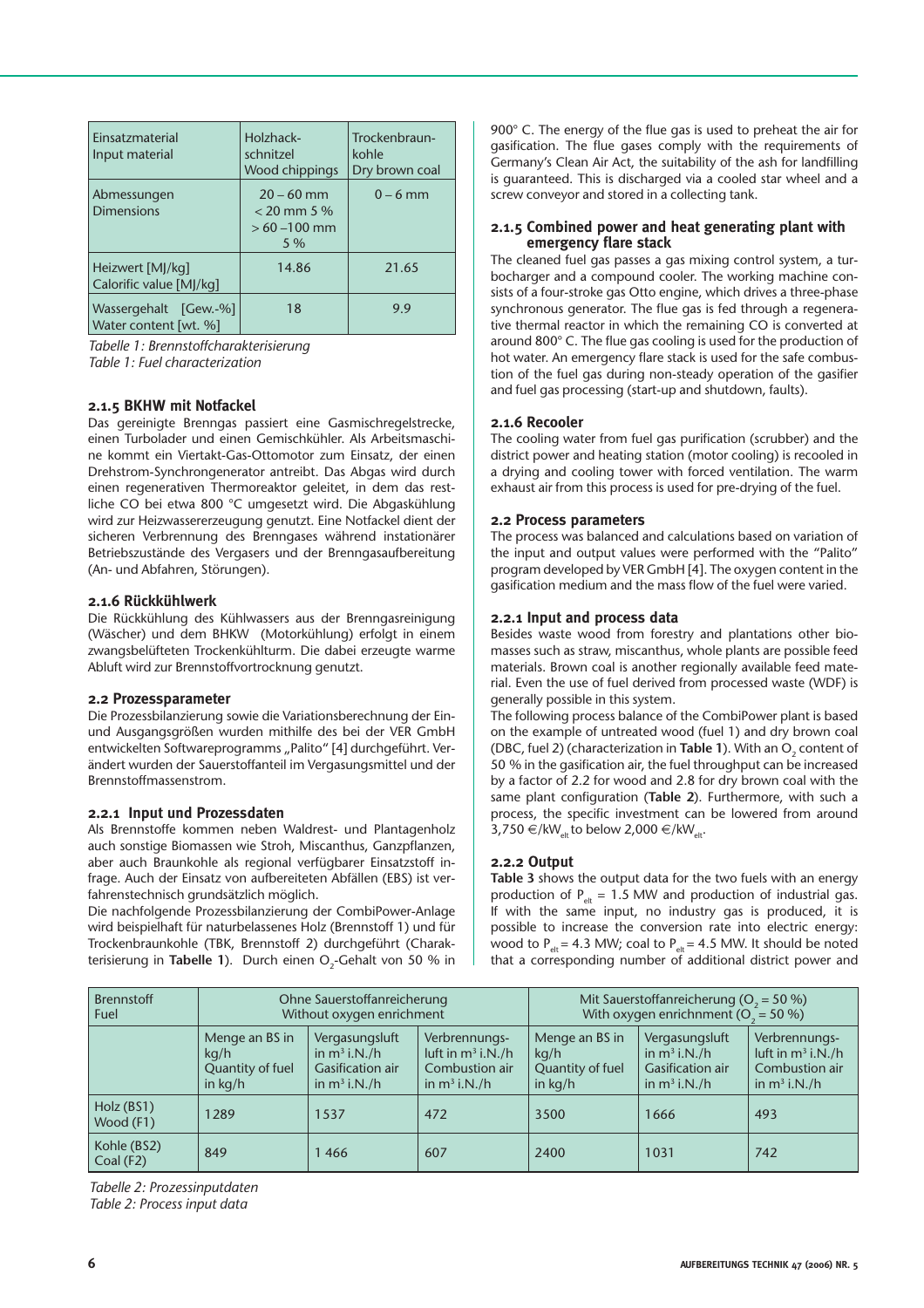|                                |                           | <b>Strom</b><br>Power |                                   | Wärme<br>Heat         |                       | Industriegas<br>Industrial gas |                                   | Rauchgas<br>Flue gas  |                                   | Asche<br>Ash          |                                   |      |      |    |     |  |  |  |  |  |    |    |    |    |     |     |
|--------------------------------|---------------------------|-----------------------|-----------------------------------|-----------------------|-----------------------|--------------------------------|-----------------------------------|-----------------------|-----------------------------------|-----------------------|-----------------------------------|------|------|----|-----|--|--|--|--|--|----|----|----|----|-----|-----|
|                                | Einheit<br><b>Unit</b>    | BS1<br>F1             | BS <sub>2</sub><br>F <sub>2</sub> | BS1<br>F <sub>1</sub> | BS <sub>2</sub><br>F2 | BS1<br>F <sub>1</sub>          | BS <sub>2</sub><br>F <sub>2</sub> | BS1<br>F <sub>1</sub> | BS <sub>2</sub><br>F <sub>2</sub> | BS1<br>F <sub>1</sub> | BS <sub>2</sub><br>F <sub>2</sub> |      |      |    |     |  |  |  |  |  |    |    |    |    |     |     |
| Leistung:<br>Capacity:         | <b>MW</b>                 | 1.5                   |                                   | 2                     |                       | 8                              | 8.5                               | 0.9                   | 0.4                               |                       |                                   |      |      |    |     |  |  |  |  |  |    |    |    |    |     |     |
| Volumenstrom:<br>Volume flow:  | $m^3$ i.N./h              |                       |                                   |                       |                       | 3600                           | 3300                              | 6730                  | 5835                              |                       |                                   |      |      |    |     |  |  |  |  |  |    |    |    |    |     |     |
| Massestrom:<br>Mass flow:      | kg/h                      |                       |                                   |                       |                       |                                |                                   |                       |                                   | 3500                  | 3100                              | 8760 | 7795 | 17 | 120 |  |  |  |  |  |    |    |    |    |     |     |
| Temperatur:<br>Temperature:    | $^{\circ}$ C              |                       |                                   |                       |                       |                                |                                   |                       |                                   |                       |                                   |      |      |    |     |  |  |  |  |  | 39 | 40 | 85 | 58 | 900 | 900 |
|                                | Vol. % $(CO2)$            |                       |                                   |                       |                       | 17.1                           | 1.6                               | 15.4                  | 15.5                              |                       |                                   |      |      |    |     |  |  |  |  |  |    |    |    |    |     |     |
|                                | Vol. % (H <sub>2</sub> O) |                       |                                   |                       |                       | 4.3                            | 4.3                               | 17.4                  | 9.5                               |                       |                                   |      |      |    |     |  |  |  |  |  |    |    |    |    |     |     |
|                                | Vol. $% (N_2)$            |                       |                                   |                       |                       | 15.1                           | 17.2                              | 62.4                  | 68.5                              |                       |                                   |      |      |    |     |  |  |  |  |  |    |    |    |    |     |     |
| Zusammensetzung<br>Composition | Vol. % $(O_2)$            |                       |                                   |                       |                       |                                |                                   | 4.8                   | 6.5                               |                       |                                   |      |      |    |     |  |  |  |  |  |    |    |    |    |     |     |
|                                | Vol. % $(H_2)$            |                       |                                   |                       |                       | 33                             | 26.3                              |                       |                                   |                       |                                   |      |      |    |     |  |  |  |  |  |    |    |    |    |     |     |
|                                | Vol. % (CO)               |                       |                                   |                       |                       | 28.4                           | 50.4                              |                       |                                   |                       |                                   |      |      |    |     |  |  |  |  |  |    |    |    |    |     |     |
|                                | Vol. % $(CH_4)$           |                       |                                   |                       |                       | 2.1                            | 0.2                               |                       |                                   |                       |                                   |      |      |    |     |  |  |  |  |  |    |    |    |    |     |     |
| Heizwert:<br>Caloric value:    | kJ/kg                     |                       |                                   |                       |                       | 8 2 0 0                        | 9 9 0 0                           |                       |                                   |                       |                                   |      |      |    |     |  |  |  |  |  |    |    |    |    |     |     |

*Tabelle 3: Prozessoutputdaten Table 3: Process output data*

<sup>1)</sup>Mit O<sub>2</sub>-Anreicherung auf 50 % im Vergasungsmittel und Industriegasproduktion <sup>1)</sup>With O<sub>2</sub> enrichment to 50 % in the gasification medium and industrial gas production

der Vergasungsluft kann der Brennstoffdurchsatz um den Faktor 2,2 für Holz und 2,8 für Trockenbraunkohle bei gleicher Apparateauslegung erhöht werden (**Tabelle 2**). Weiterhin können bei einer derartigen Verfahrensweise die spezifischen Investitionskosten von etwa 3.750  $\epsilon/kW_{\text{at}}$  auf unter 2.000  $\epsilon/kW_{\text{at}}$  gesenkt werden.

## **2.2.2 Output**

**Tabelle 3** zeigt die Outputdaten für beide Brennstoffe bei einem Energiegewinn von  $P_{\text{eff}} = 1.5$  MW und die Industriegasabgabe. Wird bei gleichem Input kein Industriegas erzeugt, besteht die Möglichkeit der erhöhten Energiewandlung in Elektroenergie: Holz auf  $P_{\text{elt}} = 4,3$  MW, Kohle auf  $P_{\text{elt}} = 4,5$  MW. Dabei ist zu berücksichtigen, dass eine entsprechende Anzahl zusätzlicher BHKWs (Kapazitätserweiterung) zu installieren ist (**Tabelle 4**).

Neben der Erhöhung der Elektroenergieabgabe steigt analog die Abgabemenge von Heizwärme von  $Q_{therm} = 2.0$  MW auf 2.7 MW (Holz) und 3,1 MW (Kohle).

## **2.3 Prozessparametervariation**

Als Prozessvariable wird der Sauerstoffgehalt im Bereich zwischen 21 und 100 % betrachtet. Im großtechnischen Maßstab können O<sub>2</sub>-Gehalte bis zu 95 % (5 % N<sub>2</sub>) wirtschaftlich mit Druckadsorptionsverfahren erzeugt werden.

heating stations must be installed (capacity expansion) (**Table 4**).

Besides the increase in the generation of electric energy, the amount of heat released also increases from  $Q_{therm} = 2.0$  MW to 2.7 MW (wood) and 3.1 MW (coal).

# **2.3 Process parameter variations**

The oxygen content in the range between 21 and 100 % is regarded as a process variable. On commercial scale, an O<sub>2</sub> content up to 95 % (5 %  $N_2$ ) can be cost-efficiently produced with the pressure swing adsorption process.

**Figs. 4** and **5** show the results of the variant calculated for the production of industrial gas, heat and electric energy from wood (F1) and coal (F2) as a function of the oxygen content in the gasification medium, at a constant electric energy generation of  $P_{\text{alt}} =$ 1.5 MW and variable industrial gas production  $Q_{chem}$ 

Further, **Figs. 5** and **6** show the results of the calculations for a constant industrial gas production of  $Q_{chem} = 4$  MW and variable electric energy generation  $P_{\text{elt}}$ .

Figs. 4 and 5 show that at constant electric energy generation of  $P_{\text{e}t} = 1.5$  MW with the CombiPower process, the energy contained in the fuel is almost only converted into electric energy and heat. The variation of the  $\mathrm{O}_2^{}$  content in the gasification medium allows the control of the industrial gas produced: the higher

| $O_2$ -Gehalt [%]<br>$\overline{O}$ , content [%] | $P_{\text{elt}}$ (BS1) [kW]<br>$P_{\text{alt}}(F1)$ [kW] | $P_{\text{elt}}$ (BS2) [kW]<br>$P_{\text{alt}}(F2)$ [kW] | Anzahl der BHKW<br>No. district power and<br>heating stations |
|---------------------------------------------------|----------------------------------------------------------|----------------------------------------------------------|---------------------------------------------------------------|
| 30                                                | 998                                                      | 1091                                                     |                                                               |
| 50                                                | 2880                                                     | 3062                                                     |                                                               |
| 70                                                | 4647                                                     | 4864                                                     |                                                               |
| $\mid$ 90                                         | 6401                                                     | 6739                                                     |                                                               |

*Tabelle 4: Elektroenergiebereitstellung bei konst. Industrieabgabe von Q<sub>chem</sub> = 4 MW Table 4: Electric energy supply at constant industrial gas production of*  $Q_{chem} = 4 MW$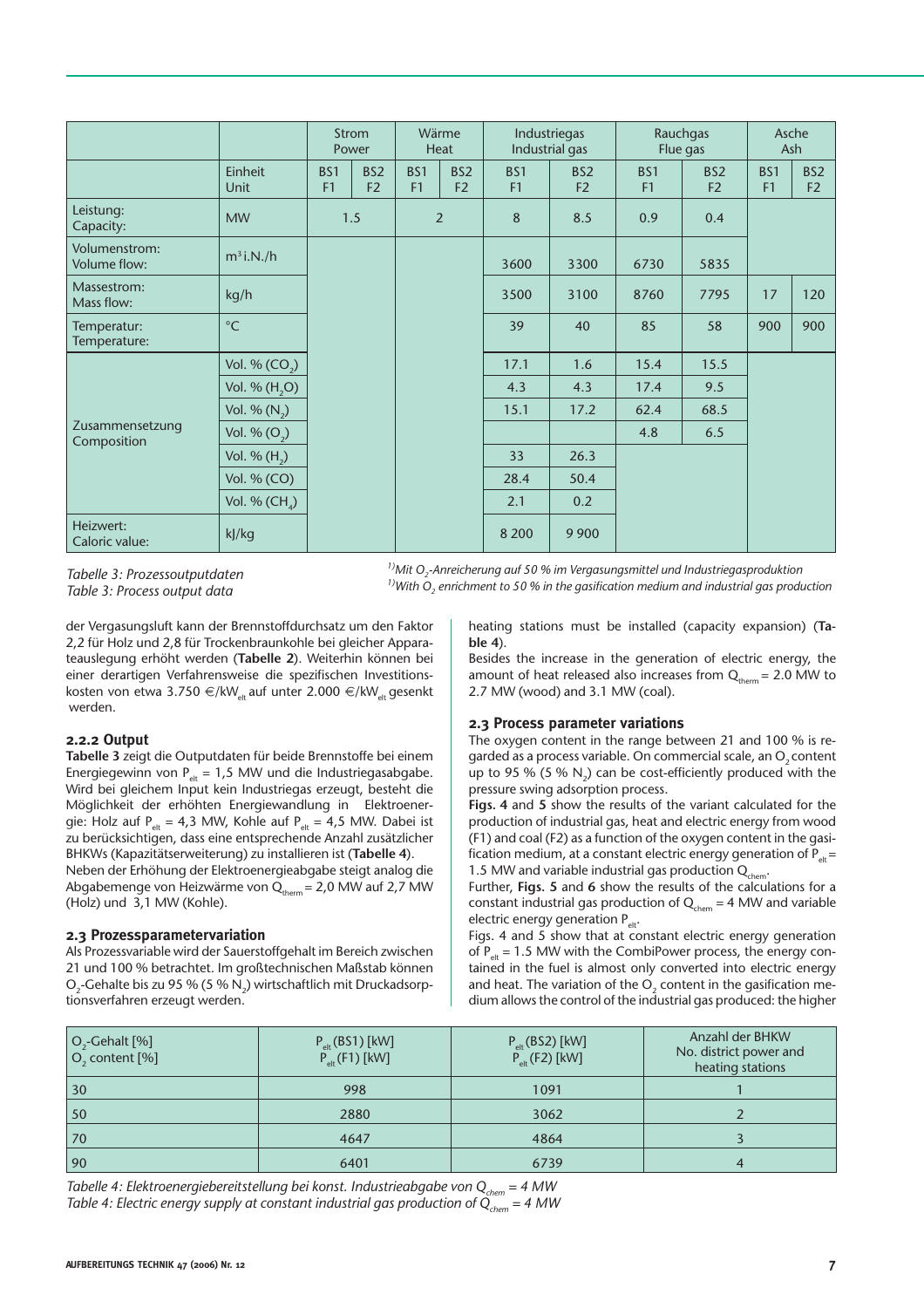



*Fig. 4: Energy supply based on wood (F1) with constant electric energy generation of 1.5 MW*

In **Bild 4** und **5** sind die Ergebnisse der Variantenberechnung für die Gewinnung von Industriegas, Wärme und Elektroenergie aus Holz (BS1) und Kohle (BS2) in Abhängigkeit vom Sauerstoffgehalt im Vergasungsmittel bei einer konstanten Elektroenergieabgabe von P<sub>elt</sub> = 1,5 MW und variabler Industriegasabgabe  $Q_{chem}$ dargestellt.

Des Weiteren sind aus **Bild 5** und **6** die Berechnungsergebnisse bei einer konstanten Industriegasabgabe von  $Q_{chem} = 4$  MW und variabler Elektroenergieerzeugung P<sub>elt</sub> ersichtlich.

Aus Bild 4 und 5 ist zu erkennen, dass bei konstantem Elektroenergiegewinn von  $P_{\text{alt}} = 1.5$  MW mit dem CombiPower-Prozess die im Brennstoff enthaltene Energiemenge fast ausschließlich in Elektroenergie und Wärme umgewandelt wird. Die Variation des O<sub>2</sub>-Gehaltes im Vergasungsmittel gestattet die Steuerung an erzeugtem Industriegas: je höher der O $_2$ -Gehalt, desto größer die Brennleistung und die Menge an Industriegas .

Der Einsatz von TBK ist gegenüber Holz aufgrund des geringeren Wassergehaltes und des höheren Heizwertes aus energetischer Sicht effektiver. Bei einer O<sub>2</sub>-Anreicherung auf 100 % kann eine



- *Bild 6: Energiebereitstellung durch Holz (BS1) bei konstanter Gasabgabe*
- *Fig. 6: Energy supply based on wood (F1) with constant gas production*



*Bild 5: Energiebereitstellung durch TBK (BS2) bei konstanter elektrischer Energieabgabe*

*Fig. 5: Energy supply based on TBC (F2) with constant electric energy generation*

the  $O_2$  content is, the higher are the combustion rate and the quantity of industrial gas.

On account of the lower water content and the higher calorific value, the use of DBC is more effective than wood in energy terms. With  $\mathrm{O}_\mathrm{2}$  enrichment to 100 %, it is possible to produce around 6 t/h industrial gas with an average calorific value of  ${\sf H}_{_{\rm u}}$  = 9 MJ/kg (wood) or 12.5 MJ/kg (DBC).

At a constant industrial gas production of  $Q_{chem} = 4$  MW and regular air, the energy contained in the fuel is almost exclusively converted into industrial gas and heat (**Fig. 6** and **7**). With an increase of the  $\mathrm{O}_2$  content in the gasification medium, the surplus fuel gas can be used for generating electric energy. It should be noted that the generation of electric energy is tied to the rating of the installed district power and heating stations and only a certain partial load variation per type of district power and heating station is possible. **Table 4** shows the electric energy generation for wood (F1) and coal (F2) as examples for various  ${\mathsf O}_2$  contents and the necessary number of district power and heating stations  $(P_{\text{elt}} = 1.5-1.9 \text{ MW/distric}$  power and heating station).



- *Bild 7: Energiebereitstellung durch TBK (BS2) bei konstanter Gasabgabe*
- *Fig. 7: Energy supply based on wood TBC (F2) with constant gas production*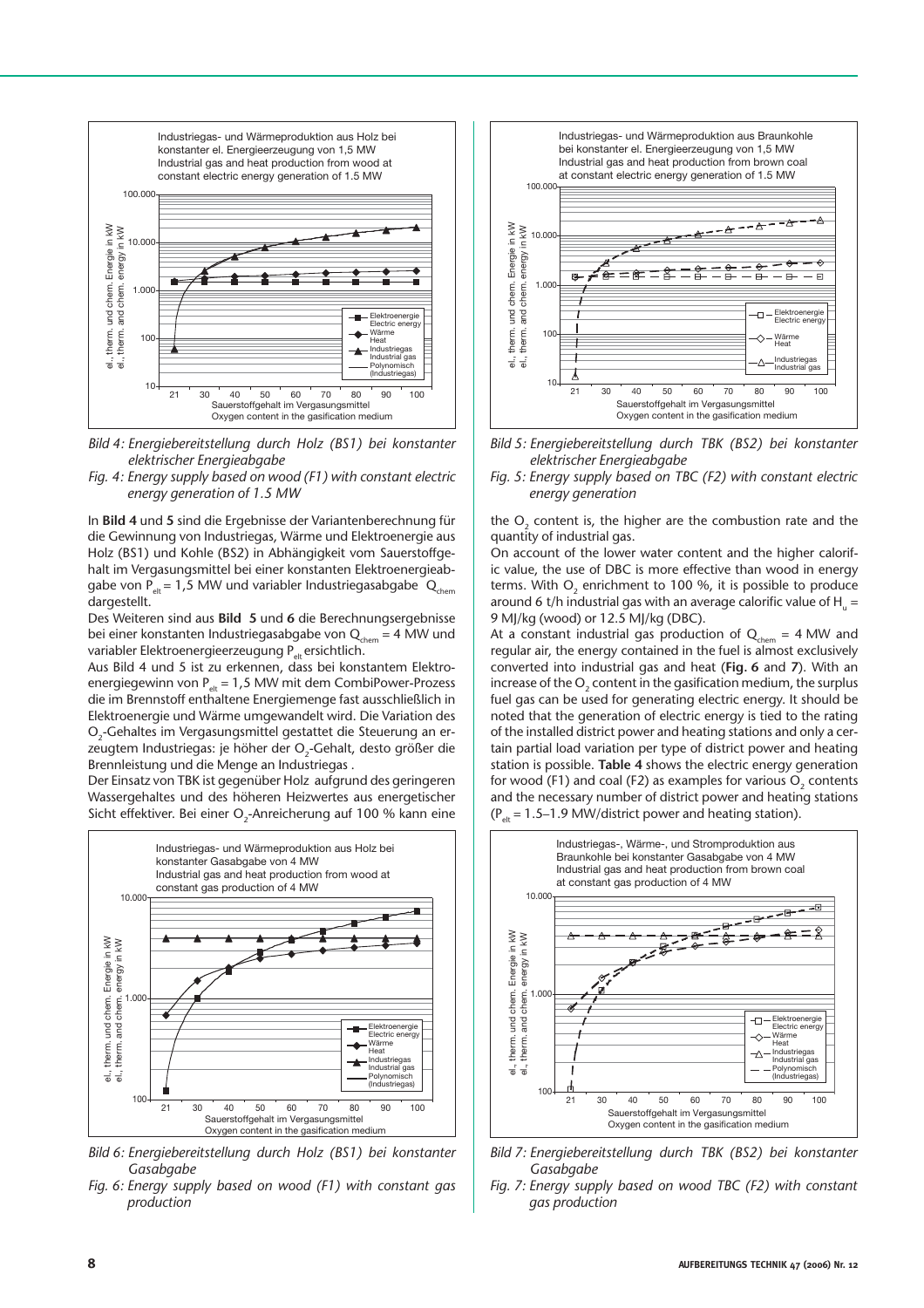



*Fig. 8: Exergetic efficiency (quantity of industrial gas variable)* 

Industriegasmenge von etwa 6 t/h mit einem mittleren Heizwert von H<sub>u</sub> = 9 MJ/kg (Holz) bzw. 12,5 MJ/kg (TBK) erzeugt werden. Bei einer konstanten Industriegasbereitstellung von  $Q_{chem} = 4$  MW und Normalluft wird die jeweilige im Brennstoff enthaltene Energiemenge fast ausschließlich in Industriegas und Wärme umgewandelt (**Bild 6** und 7). Bei Erhöhung des O<sub>2</sub>-Gehaltes im Vergasungsmittel kann der Überschuss an Brenngas zur Elektroenergiegewinnung genutzt werden. Dabei ist zu beachten, dass die Erzeugung von Elektroenergie an die Leistungsgröße des oder der vorhandenen BHKWs gekoppelt ist und nur eine bestimmte Teillastvariation je BHKW-Typ möglich ist. **Tabelle 4** zeigt die Elektroenergiebereitstellung für Holz (BS1) und Kohle (BS2) beispielhaft für verschiedene $\rm~O_{2}$ -Gehalte sowie die benötigte Anzahl an BHKWs ( $P_{\text{elt}} = 1,5-1,9 \text{ MW/BHKW}$ ).

Um einen Vergleich über die Effektivität der Energiewandlung für Holz und Kohle bei Betrieb mit Normalluft sowie mit erhöhtem O<sub>2</sub>-Gehalt zu erhalten, wurde ein exergetischer Wirkungsgrad gemäß [2] ermittelt.

Dieser ist als Qotient der Summe der gewonnenen und der Summe der aufgewendeten Exergieströme definiert:

 $\eta_{\text{exerg}} = (E_{\text{chem(Ind)}} + P_{\text{elt}} + E_{\text{Q}}) / (E_{\text{chem(BS)}} + P_{\text{eiq}})$ Dabei sind

 $\begin{array}{ll} \mathsf{E}_{\mathsf{chem}(\mathsf{Ind})} & = \mathsf{Exergiestrom}\;\mathsf{des}\;\mathsf{Industriegases} \\ \mathsf{P}_{\mathsf{elt}} & = \mathsf{Exergiestrom}\;\mathsf{der}\;\mathsf{Elektroenergie} \\ \mathsf{E}_{\mathsf{Q}} & = \mathsf{Exergiestrom}\;\mathsf{der}\;\mathsf{Heizwärme} \end{array}$ 

- $=$  Exergiestrom der Elektroenergie
- 
- $\vec{E_Q}$  = Exergiestrom der Heizwärme<br>  $E_{\text{chem(BS)}}$  = Exergiestrom des Brennstoffs  $E_{chem(BS)}$  = Exergiestrom des Brennstoffs<br>  $P = Exergi$ estrom des Elektroener

= Exergiestrom des Elektroenergieeigenbedarf Die so berechneten Wirkungsgrade sind in **Bild 8** und **9** für die Varianten konstante Elektroenergie- und Industriegasabgabe dargestellt.

Unter Berücksichtigung eines Umwandlungswirkungsgrades des BHKW von etwa 35 % bezogen auf das Brenngas am Eintrittsstutzen des Verbrennungsmotors liegt bei Normalluftbetrieb und konstanter Elektroenergieerzeugung  $\eta_{\text{exera}}$  bei 28–30 %. Das mit Erhöhung des O $_{\textrm{\tiny{2}}}$ -Gehaltes zusätzlich erzeugte Industriegas führt – da dieses im Wesentlichen thermisch genutzt wird – zu keinen weiteren bedeutenden Umwandlungsverlusten (Wärmeverluste wurden nicht berücksichtigt). Daraus folgt, dass bei einer derartigen Kraft-Brennstoff-Kopplung die Energieausbeute, bezogen auf den eingesetzten Brennstoff, mit steigendem O $_{\textrm{\tiny{2}}}$ -Gehalt im Vergasungsmittel wächst.

Bei konstanter Industriegasabgabe wird im Normalluftbetrieb nur eine vernachlässigbar kleine Menge an Elektroenergie erzeugt.



*Bild 9: Exergetischer Wirkungsgrad (Elektroenergiemenge variabel)*

Fig. 9: Exergetic eficiency (quantity of electric energy variable)

To compare the efficiency of energy conversion for wood and coal in operation with standard air and with an increased  $O_2$  content, the exergistic efficiency was determined in accordance with [2]. This is defined as the quotient of the sum of the exergy flows produced and the sum of the exergy flows consumed:

$$
\eta_{\text{exerg}} = (E_{\text{chem(Ind)}} + P_{\text{elt}} + E_Q) / (E_{\text{chem(BS)}} + P_{\text{eig}})
$$
  
where

 $E_{\text{chem(Ind)}}$  = exergy flow of the industrial gas<br> $P_{\text{in}}$  = exergy flow of the electric energ  $P_{\text{elt}} =$  exergy flow of the electric energy<br>  $E_{\sim}$  = exergy flow of the heat

 $E_Q$  = exergy flow of the heat<br> $E_{chem(BS)}$  = exergy flow of the fuel

 $E_{\text{chem(BS)}}$  = exergy flow of the fuel<br> $P_{\text{min}}$  = exergy flow of the elec

 $=$  exergy flow of the electric energy requirement

The efficiency rates calculated according to the above are shown in **Fig. 8** and **9** for the variants constant electric energy generation and industrial gas production.

Allowing for a conversion efficiency of the district power and heating station of around 35 % relative to the fuel gas at the entry connections of the combustion engine, in standard air operation and with constant electric energy generation,  $\eta_{\text{exera}}$  is calculated as 28–30 %. As this is essentially utilized thermally, the industrial gas additionally produced with the increase in the  $O_2$  content does not lead to any further significant conversion losses (heat losses were not taken into account). It follows that with such a power-fuel combination the energy yield, relative to the fuel used, rises with increasing  ${\mathsf O}_{_{\!2}}$  content in the gasification medium.

At constant industrial gas production, in standard air operation, only a negligible amount of electric energy is generated. If the  $O<sub>2</sub>$ content of the gasification medium is increased, commensurately more electric energy can be recovered from the fuel used. Corresponding to the curve shown in Fig. 9, this leads to a deterioration in the overall efficiency or to an apparent decrease in the energy yield. In fact, however, the additionally generated electric energy can be applied as pure exergy in many cases (e.g. to cover peak loads), so that no deterioration in the energy yield is registered.

## **3. Feasibility Studies**

The variants considered so far (constant electric energy generation and constant industrial gas production) do not permit any conclusive evaluation, and for this reason an initial economic evaluation of the process is conducted below.

This requires an economic assessment with inclusion of appropriate criteria. The type of the fuel used is crucial. In Germany, providing the Renewable Energy Act applies, e.g. in the case of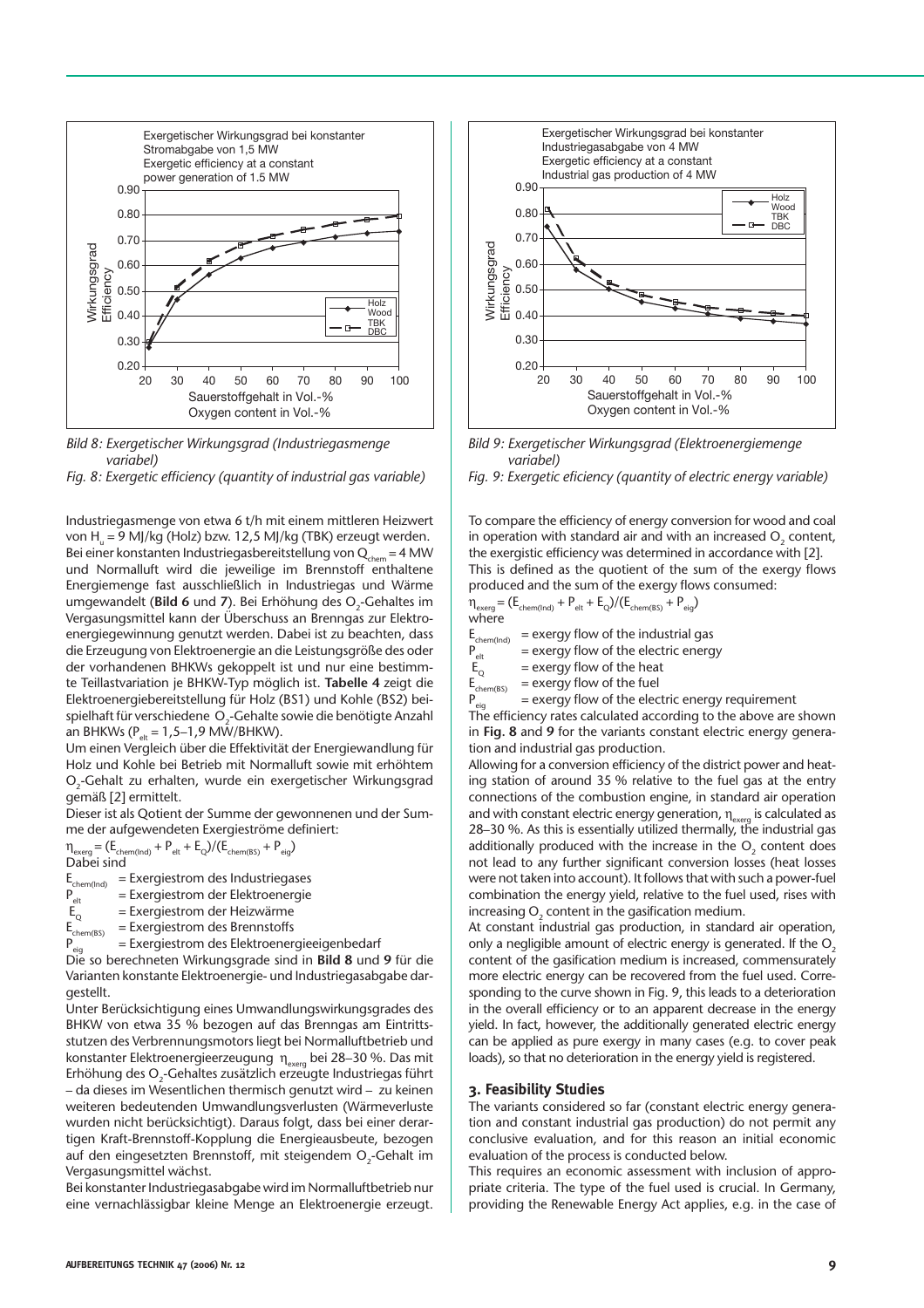Steigert man wiederum den O<sub>2</sub>-Gehalt des Vergasungsmittels, kann entsprechend mehr an Elektroenergie aus dem eingesetzten Brennstoff gewonnen wer den. Dies führt entsprechend dem in Bild 9 dargestellten Kurvenverlauf zu einer Verschlechterung des Gesamtwirkungsgrades bzw. scheinbar zu einer Abnahme der Energieausbeute. Tatsächlich kann aber die zusätzlich gewonnene Elektroenergie als reine Exergie vielfältig Anwendung finden (z. B. für eine bedarfsgerechte Spitzenlastdeckung), so-

untreated wood, for the plant size described above, a statutorily guaranteed power acceptance rate of around twice the current market price can be obtained. For the heat and the industrial gas produced, standard market prices are assumed.

Important for the economic efficiency of the CombiPower process is access to a district heating network so that the heat recovered can be fed into the network over almost 5,000 to 6,000 full load hours.

| Basisdaten für die Wirtschaftlichkeitsberechnung<br>Basic data for the feasibility study                                                                                            | Werte<br>Values | <b>Dimension</b><br><b>Dimension</b> |
|-------------------------------------------------------------------------------------------------------------------------------------------------------------------------------------|-----------------|--------------------------------------|
| Investitionskosten (spezifisch)<br>Investment costs (specific)                                                                                                                      | 3.750           | ∈/kW                                 |
| Investitionszulage auf Neuinvestitionen<br>Investment allowance on new investments                                                                                                  | 25.0            | $\%$                                 |
| Zinssatz auf eingesetzte Mittel<br>Rate of interest on the capital invested                                                                                                         | 5.0             | $\%$                                 |
| Abschreibungsdauer für Maschinen und Anlagen<br>Period of depreciation for plants and machinery                                                                                     | 10.0            | a                                    |
| Abschreibungsdauer auf Gebäude und Nebenanlagen<br>Period of depreciation for building and ancillary facilities                                                                     | 25.0            | a                                    |
| Strompreisvergütung für naturbelassenes Holz gemäß EEG<br>Remuneration for electric energy generated from untreated wood i.a.w. REA                                                 | 163.4           | ∈/MWh                                |
| Stromvergütung für Regelbrennstoffe (keine EEG-Vergütung)<br>Remuneration for electric energy generated from standrad fuels (no. REA remunerated)                                   | 80.0            | ∈/MWh                                |
| Brennstoffkosten für Holz und Kohle gemäß Spezifikation<br>Fuel costs for wood and coal according to specifications                                                                 | 50.0            | ∈/t                                  |
| Stromkosten für Eigenbedarf bei 100 bis 300 kW (O <sub>2</sub> -Anreicherung 50 Vol.-%)<br>Power costs for plant requirement at 100 to 300 kW (O <sub>2</sub> enrichment 50 vol. %) | 80.0            | ∈/MWh                                |
| Abgabepreis Wärme bei ca. 1,7 bis 2,0 MW<br>Selling price for heat at around 1.7 to 2.0 MW                                                                                          | 25.0            | ∈/MWh                                |
| Abgabepreis Industriegas bei 8,0 MW (O <sub>2</sub> -Anreicherung 50 Vol.-%)<br>Selling price for industrial gas at 8.0 MW (O <sub>2</sub> enrichment 50 vol. %)                    | 30.0            | ∈/MWh                                |
| Betriebsstunden Stromerzeugung - variiert zwischen 7.000 und 8.000<br>Operating hours for power generation - varies between 7,000 and 8,000                                         | 7 500           | h/a                                  |
| Betriebsstunden Wärmeerzeugung – variiert zwischen 4.000 und 6.000<br>Operating hours for heat generation - varies between 4,000 and 6,000                                          | 5 0 0 0         | h/a                                  |
| Betriebsstunden Industriegaserzeugung – variiert zwischen 5.500 und 7.500<br>Operating hours for industrial gas production - varies between 5,500 and 7,500                         | 6 5 0 0         | h/a                                  |
| Personal für den Anlagenbetrieb bei 2 Personen pro Schicht<br>Labour for plant operation with 2 operatives per shift                                                                | 8               | VBE/a                                |
| Betriebsleitung<br>Plant management                                                                                                                                                 | 1               | VBE / a                              |
| Personalkosten/Produktion<br>Labour costs/production                                                                                                                                | 28 000          | Euro/VBE-a                           |
| Personalkosten/Betriebsleiter<br>Labour costs/plant manager                                                                                                                         | 40 000          | Euro/VBE-a                           |
| Personalnebenkosten (bezogen auf Gesamtpersonalkosten)<br>Ancillary labour costs (relative to the total labour costs)                                                               | 5.0             | %                                    |
| Instandhaltung und Wartung bezogen auf die Investsumme für (M+A)<br>Service and maintenance relative to the investment total for (M+A)                                              | 2.0             | %                                    |
| Versicherung bezogen auf die Investsumme<br>Insurance relative to the investment total                                                                                              | 1.0             | %                                    |

*Tabelle 5: Basisdaten zur Wirtschaftlichkeitsberechnung*

*Table 5: Basic data feasibility study*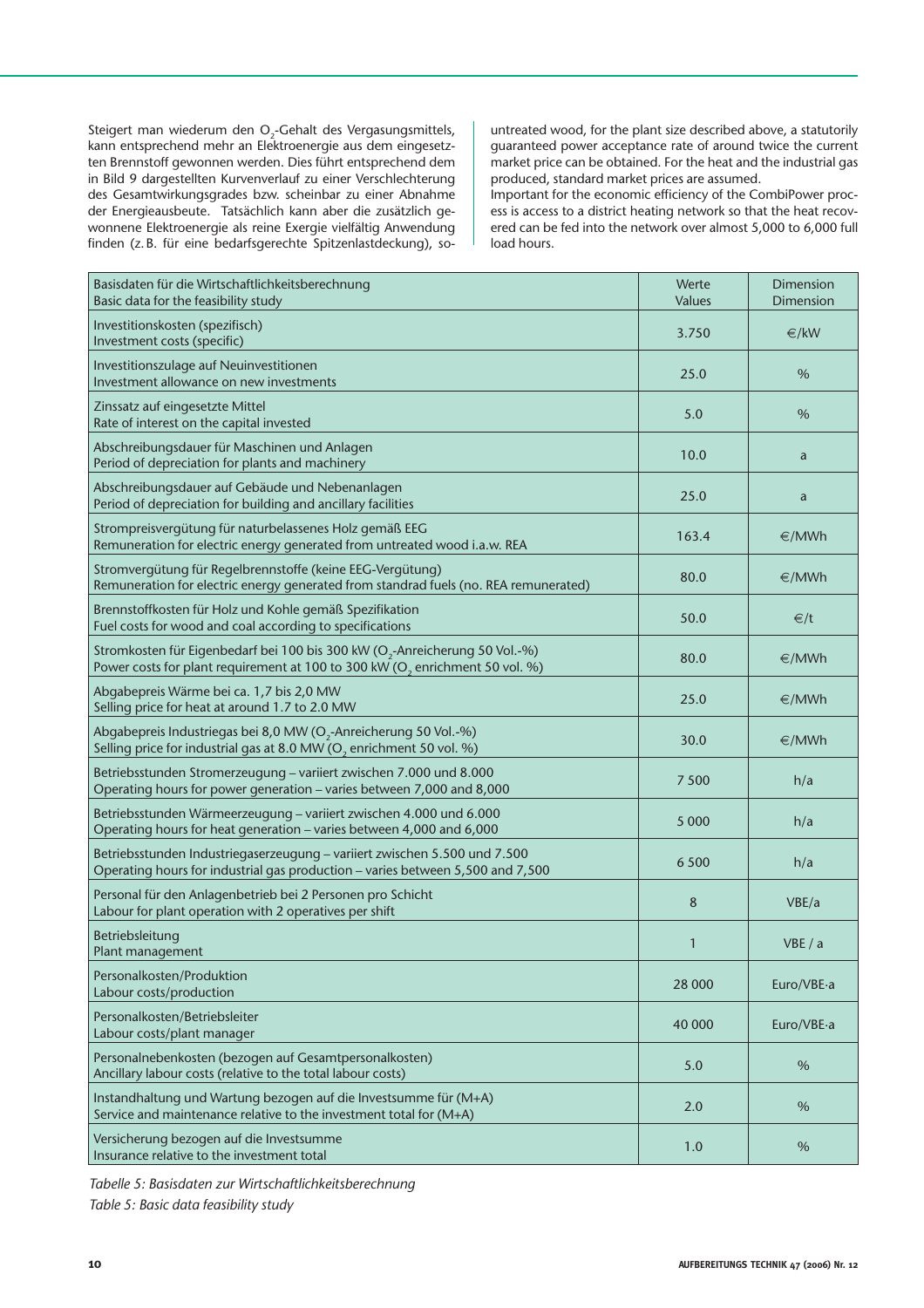| $\vert$ O <sub>2</sub> -Gehalt [%]<br>$\vert$ O <sub>2</sub> content $\vert\% \vert$ | 30    | 40    | 50    | 60    | 70      | 80      | 90    | 100     |
|--------------------------------------------------------------------------------------|-------|-------|-------|-------|---------|---------|-------|---------|
| $P_{\text{elt}}$ [kW]                                                                | 998   | 879   | 2880  | 3785  | 4 6 4 7 | 5 5 1 7 | 6401  | 7 2 3 7 |
| Vergütung [€/MWh]<br>Remuneration [€/MWh]                                            | 170.9 | 160.7 | 156.6 | 154.8 | 153.7   | 153.0   | 144.8 | 138.4   |

*Tabelle 6: Basisdaten für die Elektroenergievergütung beim Einsatz von Holz (BS1) nach EEG Table 6: Basic data for the remuneration for the electric energy with the use of wood (F1) in compliance with the REA*

dass keine Verschlechterung der Energieausbeute zu verzeichnen ist.

## **3. Wirtschaftlichkeitsbetrachtungen**

Die bis hierher betrachteten Varianten (konstanter Elektroenergie- und konstanter Industriegasabgabe) lassen hinsichtlich einer Bewertung noch kein abschließendes Ergebnis zu, daher wird im Folgenden eine einführende wirtschaftliche Bewertung des Prozesses vorgenommen.

Hierzu ist eine wirtschaftliche Bewertung unter Einbeziehung entsprechender Kriterien erforderlich. Wesentlich ist dafür bereits die Art des eingesetzten Brennstoffs. Greift das EEG, z. B. bei naturbelassenem Holz, so kann bei der betrachteten Anlagengröße ein gesetzlich garantierter Strom-Abnahmepreis von etwa dem doppelten des zurzeit üblichen Marktpreises erlöst werden. Für die erzeugte Heizwärme bzw. das Industriegas werden übliche Marktpreise angenommen.

Wichtig für die Wirtschaftlichkeit des CombiPower-Prozesses ist ein Standort, an dem ein Fernwärmenetz vorhanden ist und die gewonnene Heizwärme über nahezu 5.000 bis 6.000 Volllaststunden eingespeist werden kann.

In die Wirtschaftlichkeitsabschätzung sind folgende Parameter eingegangen:

- Brennstoffart
- Sauerstoffgehalt im Vergasungsmittel
- Anlagenbetrieb mit konstanter Elektroenergieabgabe von  $P_{\text{e}t}$  =1,5 MW oder konstanter Industriegasabgabe von Q<sub>chem</sub> = 4 MW.

Zinsen, Abschreibungszeiträume, Förderungen usw. werden aus Gründen der Komplexität nicht variabel betrachtet und sind in der **Tabelle 5** zusammengestellt. Der Wert für die Vergütung der The following parameters were considered in the feasibility study:

- type of fuel
- oxygen content in the gasification medium
- plant operation with constant electric energy generation of  $P_{\text{elt}}$  = 1.5 MW or constant industrial gas production of  $Q_{chem} = 4$  MW.

Interest, depreciation periods, receivables, etc. were not taken into consideration as variables owing to the complexity of the resulting calculations and are listed in **Table 5**. The value for the remuneration for the electric energy (163.4  $\in$ / MW/h) is based on a constant generation of  $P_{\text{elt}} = 1,500$  kW using wood as a fuel. If the generation of electric energy increases with constant industrial gas production of  $Q_{chem} = 4$  MW, the rate of remuneration per MWh changes in accordance with the REA as shown in **Table 6**. The diagrams based on the feasibility calculations in **Fig. 10** and **11** show the results following variation of the fuel type and costs, the  $O_2$  content (standard air operation, 50, 70 and 90 %  $O_2$ ), and for plant operation with constant electric energy generation or industrial gas production. For better understanding, selected results are listed in **Table 7**.

Despite the lower specific production costs for the electric energy and industrial gas, the earnings achieved with the use of dried brown coal (DBC) are around 40 % lower compared to those obtained with wood as the fuel. This is influenced significantly by the rate of remuneration for the generated electric energy, which stands at around 163.40  $\in$ /MW/h for wood as a fuel in accordance with Germany's Renewable Energy Act and at a market price for electric energy of 80.00  $\in$ /MW/h for DBC. For the variant with constant industrial gas production, operation with wood as the fuel is more favourable in economic terms despite higher

| Verfahrens-<br>variante<br><b>Process</b><br>variant | <b>BS</b><br>F      | Brennstoff-<br>kosten<br><b>Fuel costs</b><br>$\left[\in/t\right]$ | Spez. Produktionskosten<br><b>Strom</b><br>Spec. production costs<br>for power $\lceil \in /MWh \rceil$                                                                                                                                                                   | Spez. Produktionskosten<br>Industriegas ( $O_2$ = 5 0 %)<br>Spec. production costs for<br>industrial gas ( $O_2$ = 50 %)<br>$\lceil \in /MWh \rceil$ | <b>Betriebsergebnis</b><br>$(O2=50%)$<br>$[\in]$ /Jahr]<br>Earnings ( $O_2$ = 50 %)<br>$€$ /Jyear) |
|------------------------------------------------------|---------------------|--------------------------------------------------------------------|---------------------------------------------------------------------------------------------------------------------------------------------------------------------------------------------------------------------------------------------------------------------------|------------------------------------------------------------------------------------------------------------------------------------------------------|----------------------------------------------------------------------------------------------------|
| $P_{\text{alt}} = 1.5$ MW<br>(konst.)                | <b>Holz</b><br>Wood | 50                                                                 | 148.67                                                                                                                                                                                                                                                                    | 20.85                                                                                                                                                | 1067820                                                                                            |
| (const.)                                             | Kohle<br>Coal       | 50                                                                 | 135.02<br>16.12                                                                                                                                                                                                                                                           |                                                                                                                                                      | 577660                                                                                             |
|                                                      |                     |                                                                    | Spez. Produktionskosten<br>Spez. Produktionskosten<br>Strom bei O <sub>2</sub> = 50 %<br>Industriegas $\lceil \in /MWh \rceil$<br>Spec. production costs<br>Spec. production costs for<br>for industrial gas $\lceil \in /MWh \rceil$<br>power at $O_2$ = 50 %<br>[€/MWh] |                                                                                                                                                      |                                                                                                    |
| 4 MW <sub>chem.</sub><br>(konst.)                    | <b>Holz</b><br>Wood | 50                                                                 | 50.15                                                                                                                                                                                                                                                                     | 73.93                                                                                                                                                | 1633148                                                                                            |
| (const.)                                             | Kohle<br>Coal       | 50                                                                 | 45.66                                                                                                                                                                                                                                                                     | 59.32                                                                                                                                                | 407 660                                                                                            |

*Tabelle 7: Produktionskosten und Betriebsergebnis für Holz (BS1) und Kohle (BS2) Table 7: Production costs and earnings for wood (F1) and coal (F2)*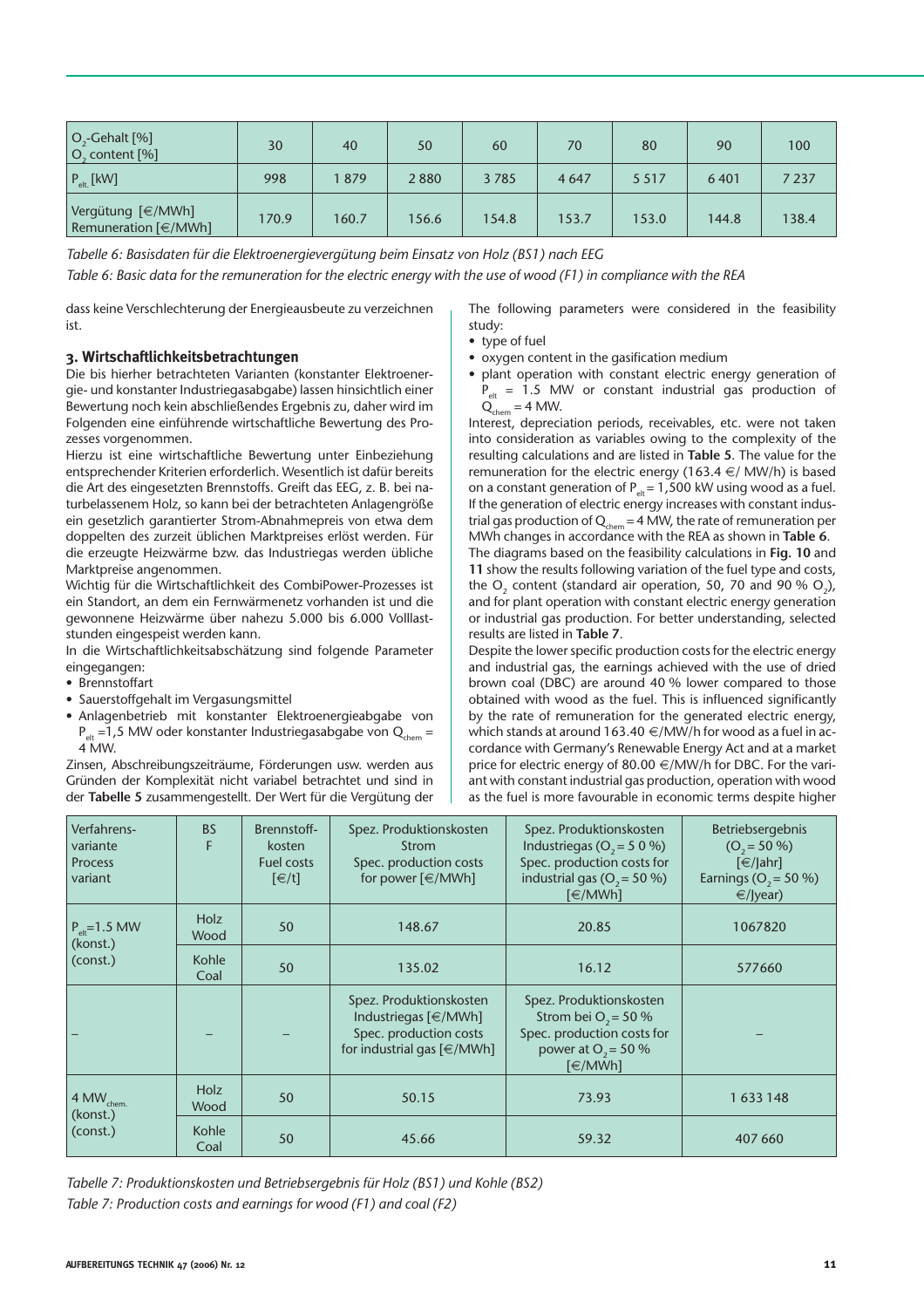Elektroenergie (163,4  $\in$ /MWh) bezieht sich auf eine konstante Abgabe von  $P_{e^+} = 1.500$  kW beim Einsatz von Holz. Erhöht sich die Elektroenergieabgabe bei konstanter Industriegasabgabe von  $Q<sub>chem</sub> = 4 MW$ , so ändert sich der Vergütungssatz je MWh entsprechend dem EEG gemäß **Tabelle 6**. Aus den Diagrammen der Wirtschaftlichkeitsberechnungen in **Bild 10** und **11** können die entsprechenden Ergebnisse bei Variation der Brennstoffart und -kosten, des  $O_2$ -Gehaltes (Normalluftbetrieb, 50 ,70 und 90 %  $O_2$ ) sowie für Anlagenbetrieb mit konstanter Elektroenergie- oder Industriegasproduktion abgelesen werden. Zur besseren Nachvollziehbarkeit sind einige Ergebnisse in **Tabelle 7** aufgeführt.

Trotz der geringeren spezifischen Produktionskosten für Elektroenergie und Industriegas fällt das Betriebsergebnis beim Einsatz von TBK gegenüber Holz um etwa 40 % geringer aus. Maßgeblichen Einfluss darauf hat die Vergütung der produzierten Elektroenergie, die für Holz als Brennstoff nach dem EEG bei rund 163,40 €/MWh und für TBK bei einem marktgängigen Preis für Elektroenergie von 80,00  $\in$ / MWh liegt. Auch für die Variante konstante Industriegasabgabe ist der Betrieb mit dem Brennstoff Holz durch die Vergütungsregelungen des EEG trotz höherer Produktionskosten wirtschaftlich von Vorteil.

Hinsichtlich des Vergleichs der Verfahrensvarianten "CombiPower" oder "CombiPower-Plus" wird deutlich, dass gegenwärtig der Combi-Power-Prozess lediglich für naturbelassenes Holz bei vertretbaren Brennstoffpreisen von 40 bis 60  $\in$ /t (TS 18 %) und der gesetzlich zugesicherten Vergütung gemäß EEG wirtschaftlich betrieben werden kann. Deutlich wird aber auch, dass Anlagen mit einer höheren Leistung, in diesem Fall mit einer Sauerstoffanreicherung im Vergasungsmittel, betriebswirtschaftlich von Vorteil sind.

Genauso lassen sich die Produktionskosten für den Fall einer ausschließlichen Produktion von Elektroenergie sowie von Industriegas betrachten (**Tabelle 8**). Hier zeigt sich, dass der Einsatz von TBK günstiger ist die spezifischen Produktionskosten sind in beiden Fällen niedriger. Ursachen sind der höhere Heizwert der Kohle und die sich daraus ergebende geringere Brennstoffmenge bei gleicher Anlagenleistung.

Betrachtet man die reine Elektroenergieerzeugung, so ist der Einsatz von Holz wegen der EEG-Vergütungsregelung wirtschaftlicher durchführbar. Beim Einsatz von Kohle kann bei den heutigen Verkaufserlösen für Elektroenergie von 80  $\in$ /MWh kein wirtschaftlicher Betrieb erfolgen. Daher ist für den Fall des Einsatzes von Kohle die gekoppelte Produktion von Elektroenergie, Heizwärme und Industriegas für einen wirtschaftlichen Betrieb erforderlich.

Für die ausschließliche Produktion von Industriegas ist der Einsatz von Kohle zu bevorzugen. Dabei sei besonders darauf hingewiesen, dass bei einer reinen Industriegasproduktion das EEG nicht angewandt wird und somit auch eine Bevorzugung von Holz als Brennstoff nicht gegeben ist.

Die Schlussfolgerungen aus den dargestellten Berechnungen sind: Sowohl das CombiPower- als auch das CombiPower-Plus-Verfahren können wirtschaftlich mit verschiedenen Brennstoffen betrieben werden. Dabei sind die Rahmenbedingungen wie Standort, Anschlussmöglichkeiten an ein vorhandenes BHKW, Art



*Bild 10: Wirtschaftlichkeitsbetrachtung für den Brennstoff Holz (BS1) Fig. 10: Feasibility study for wood as fuel (F1)*

production costs on account of the remuneration specifications in the Germany's Renewable Energy Act.

With regard to the comparison of the process variants "CombiPower" or "CombiPower-Plus", it is clear that at present the CombiPower process can only be operated cost-efficiently with untreated wood at reasonable fuel prices of 40 to 60  $\in$ /t (DS 18 %) and with the statutorily assured remuneration as specified in Germany's Renewable Energy Act. It is also clear that plants with a higher efficiency, in this case with oxygen enrichment of the gasification medium, are more cost efficient.

In the same way as above, the production costs for the exclusive generation of electric energy and the production of industrial gas can also be evaluated (**Table 8**). Here it can be seen that the use of DBC as fuel is more favourable, the specific production costs being lower in both cases. The reason for this is the higher calorific value of the coal and resulting lower quantity of fuel required to achieve the same plant performance.

For the straight generation of electric energy, the use of wood is more economic on account of the REA remuneration regulations. With the currently achievable sales revenue of 80  $\in$ /MWh